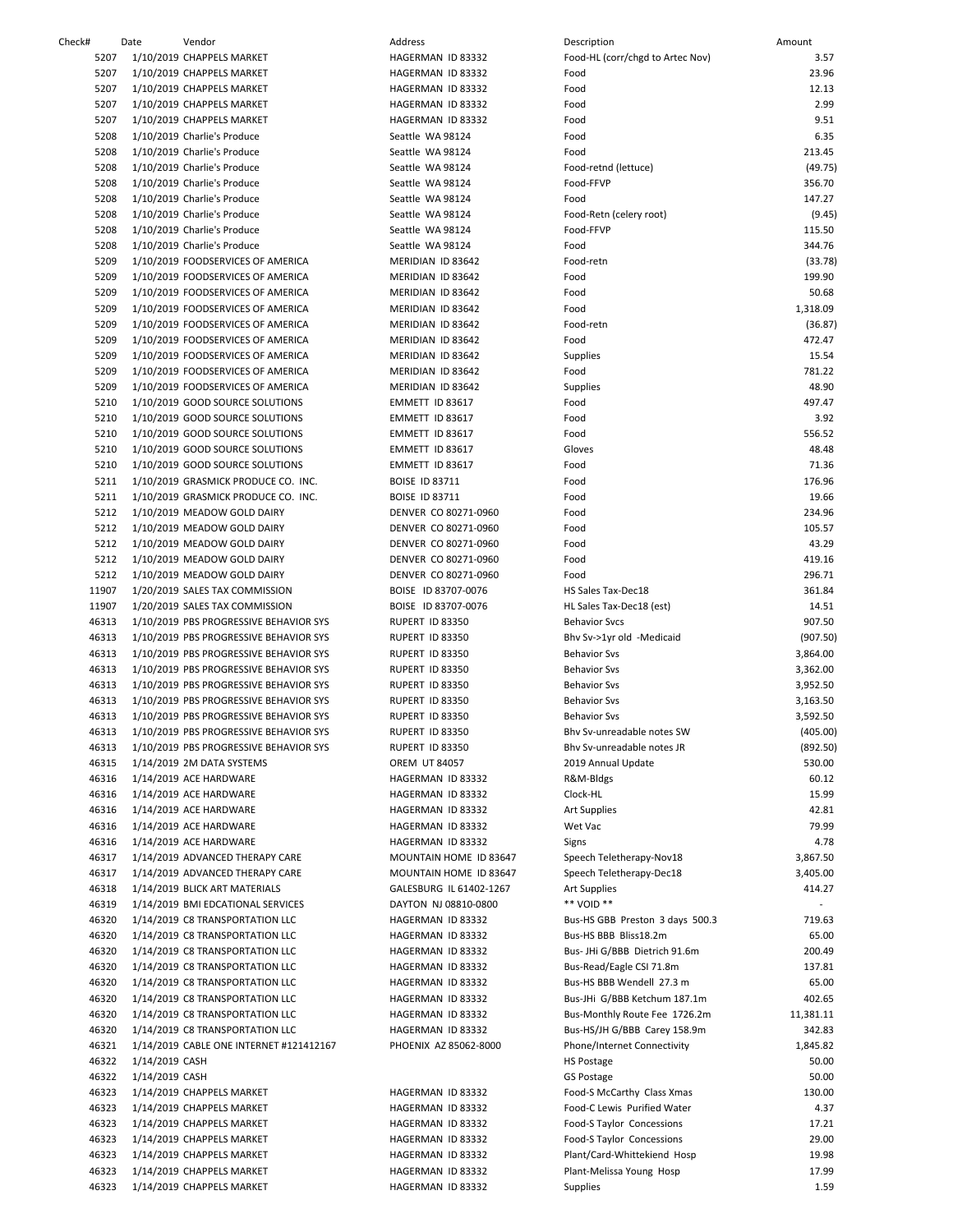| 46323          | 1/14/2019 CHAPPELS MARKET                                             |
|----------------|-----------------------------------------------------------------------|
| 46323          | 1/14/2019 CHAPPELS MARKET                                             |
| 46323          | 1/14/2019 CHAPPELS MARKET                                             |
| 46323          | 1/14/2019 CHAPPELS MARKET                                             |
| 46323          | 1/14/2019 CHAPPELS MARKET                                             |
| 46323          |                                                                       |
|                | 1/14/2019 CHAPPELS MARKET                                             |
| 46323          | 1/14/2019 CHAPPELS MARKET                                             |
| 46323          | 1/14/2019 CHAPPELS MARKET                                             |
| 46323          | 1/14/2019 CHAPPELS MARKET                                             |
| 46323          | 1/14/2019 CHAPPELS MARKET                                             |
| 46323          | 1/14/2019 CHAPPELS MARKET                                             |
|                |                                                                       |
| 46323          | 1/14/2019 CHAPPELS MARKET                                             |
| 46323          | 1/14/2019 CHAPPELS MARKET                                             |
| 46323          | 1/14/2019 CHAPPELS MARKET                                             |
| 46323          | 1/14/2019 CHAPPELS MARKET                                             |
| 46323          | 1/14/2019 CHAPPELS MARKET                                             |
| 46323          | 1/14/2019 CHAPPELS MARKET                                             |
|                |                                                                       |
| 46323          | 1/14/2019 CHAPPELS MARKET                                             |
| 46323          | 1/14/2019 CHAPPELS MARKET                                             |
| 46324          | 1/14/2019 CITY OF HAGERMAN                                            |
| 46324          | 1/14/2019 CITY OF HAGERMAN                                            |
| 46324          | 1/14/2019 CITY OF HAGERMAN                                            |
| 46324          | 1/14/2019 CITY OF HAGERMAN                                            |
| 46325          | 1/14/2019 CREATIVE MATHEMATICS                                        |
|                |                                                                       |
| 46326          | 1/14/2019 DELTA FIRE SYSTEMS INC                                      |
| 46327          | 1/14/2019 GOODING COUNTY TREASURER                                    |
| 46328          | 1/14/2019 HAGERMAN VALLEY FOUNDATION                                  |
| 46329          | 1/14/2019 IDAHO POWER COMPANY                                         |
| 46329          | 1/14/2019 IDAHO POWER COMPANY                                         |
| 46329          | 1/14/2019 IDAHO POWER COMPANY                                         |
|                |                                                                       |
| 46329          | 1/14/2019 IDAHO POWER COMPANY                                         |
| 46329          | 1/14/2019 IDAHO POWER COMPANY                                         |
| 46329          | 1/14/2019 IDAHO POWER COMPANY                                         |
| 46330          | 1/14/2019 ID SCHOOL DISTRICT COUNCIL                                  |
| 46331          | 1/14/2019 IT - INTEGRATED TECHNOLOGIES                                |
| 46331          | 1/14/2019 IT - INTEGRATED TECHNOLOGIES                                |
|                |                                                                       |
|                |                                                                       |
| 46331          | 1/14/2019 IT - INTEGRATED TECHNOLOGIES                                |
| 46332          | 1/14/2019 KIMBERLY HIGH SCHOOL                                        |
| 46332          | 1/14/2019 KIMBERLY HIGH SCHOOL                                        |
| 46333          | 1/14/2019 LOWE'S HOME IMPROVEMENT                                     |
| 46334          | 1/14/2019 MAGIC FLORAL                                                |
| 46335          |                                                                       |
|                | 1/14/2019 M & M ELECTRIC                                              |
| 46336          | 1/14/2019 NICHOLAS & CO.                                              |
| 46336          | 1/14/2019 NICHOLAS & CO.                                              |
| 46337          | 1/14/2019 OFFICE VALUE                                                |
| 46338          | 1/14/2019 PRO ACTIVE ADVANTAGE LLC                                    |
| 46338          | 1/14/2019 PRO ACTIVE ADVANTAGE LLC                                    |
| 46338          | 1/14/2019 PRO ACTIVE ADVANTAGE LLC                                    |
|                |                                                                       |
| 46339          | 1/14/2019 REALLY GOOD STUFF INC                                       |
| 46340          | 1/14/2019 R & M WELDING                                               |
| 46341          | 1/14/2019 VALLEY WIDE COOP INC                                        |
| 46341          | 1/14/2019 VALLEY WIDE COOP INC                                        |
| 46341          | 1/14/2019 VALLEY WIDE COOP INC                                        |
| 46341          | 1/14/2019 VALLEY WIDE COOP INC                                        |
| 46341          | 1/14/2019 VALLEY WIDE COOP INC                                        |
| 46342          |                                                                       |
|                | 1/14/2019 CONNIE VAN KLEECK OTR/L                                     |
| 46343          | 1/14/2019 WALMART COMMUNITY                                           |
| 46343          | 1/14/2019 WALMART COMMUNITY                                           |
| 46344          | 1/14/2019 WAXIE SANITARY SUPPLY                                       |
| 46344          | 1/14/2019 WAXIE SANITARY SUPPLY                                       |
| 46345          | 1/14/2019 WCP SOLUTIONS                                               |
| 46345          | 1/14/2019 WCP SOLUTIONS                                               |
|                |                                                                       |
| 46346          | 1/14/2019 WWS-WESTERN WASTE SERVICES                                  |
| 46347          | 1/10/2019 PBS PROGRESSIVE BEHAVIOR SYS                                |
| 46348          | 1/10/2019 MICHAEL WEBB                                                |
| 46371          | 1/18/2019 AMERICAN FIDELITY CO - HSA                                  |
| 46371          | 1/18/2019 AMERICAN FIDELITY CO - HSA                                  |
| 46371          | 1/18/2019 AMERICAN FIDELITY CO - HSA                                  |
| 46371          | 1/18/2019 AMERICAN FIDELITY CO - HSA                                  |
|                |                                                                       |
| 46371          | 1/18/2019 AMERICAN FIDELITY CO - HSA                                  |
| 46371          | 1/18/2019 AMERICAN FIDELITY CO - HSA                                  |
| 46371          | 1/18/2019 AMERICAN FIDELITY CO - HSA                                  |
| 46371<br>46372 | 1/18/2019 AMERICAN FIDELITY CO - HSA<br>1/18/2019 BLUE CROSS OF IDAHO |

| 46323          | 1/14/2019 CHAPPELS MARKET                              | HAGERMAN ID 83332                                 | Food-corr s/b HL                    | (3.57)          |
|----------------|--------------------------------------------------------|---------------------------------------------------|-------------------------------------|-----------------|
| 46323          | 1/14/2019 CHAPPELS MARKET                              | HAGERMAN ID 83332                                 | Food-Artec                          | 20.23           |
| 46323          | 1/14/2019 CHAPPELS MARKET                              | HAGERMAN ID 83332                                 | Food-Artec                          | 29.12           |
| 46323          | 1/14/2019 CHAPPELS MARKET                              | HAGERMAN ID 83332                                 | Food-Artec                          | 19.74           |
| 46323          | 1/14/2019 CHAPPELS MARKET                              | HAGERMAN ID 83332                                 | Food-Artec                          | 61.55           |
| 46323          | 1/14/2019 CHAPPELS MARKET                              | HAGERMAN ID 83332                                 | Food-Artec                          | 6.99            |
| 46323          | 1/14/2019 CHAPPELS MARKET                              | HAGERMAN ID 83332                                 | Food-Artec                          | 16.25           |
| 46323          | 1/14/2019 CHAPPELS MARKET                              | HAGERMAN ID 83332                                 | Food-Artec                          | 4.68            |
| 46323          | 1/14/2019 CHAPPELS MARKET                              | HAGERMAN ID 83332                                 | Food-Artec                          | 14.87           |
| 46323          | 1/14/2019 CHAPPELS MARKET                              | HAGERMAN ID 83332                                 | Food-Artec<br>Food-Artec            | 4.09            |
| 46323          | 1/14/2019 CHAPPELS MARKET                              | HAGERMAN ID 83332<br>HAGERMAN ID 83332            | Food-Artec                          | 73.31<br>12.39  |
| 46323<br>46323 | 1/14/2019 CHAPPELS MARKET<br>1/14/2019 CHAPPELS MARKET | HAGERMAN ID 83332                                 | Food-Artec                          | 18.86           |
| 46323          | 1/14/2019 CHAPPELS MARKET                              | HAGERMAN ID 83332                                 | Food-Artec                          | 3.49            |
| 46323          | 1/14/2019 CHAPPELS MARKET                              | HAGERMAN ID 83332                                 | Food-Artec                          | 5.49            |
| 46323          | 1/14/2019 CHAPPELS MARKET                              | HAGERMAN ID 83332                                 | Food-Artec                          | 21.52           |
| 46323          | 1/14/2019 CHAPPELS MARKET                              | HAGERMAN ID 83332                                 | Refunds                             | (20.30)         |
| 46323          | 1/14/2019 CHAPPELS MARKET                              | HAGERMAN ID 83332                                 | Refunds                             | (1.22)          |
| 46323          | 1/14/2019 CHAPPELS MARKET                              | HAGERMAN ID 83332                                 | Refunds                             | (6.78)          |
| 46324          | 1/14/2019 CITY OF HAGERMAN                             | HAGERMAN ID 83332                                 | Water/Sewer-GS                      | 105.46          |
| 46324          | 1/14/2019 CITY OF HAGERMAN                             | HAGERMAN ID 83332                                 | Water/Sewer-HS                      | 91.63           |
| 46324          | 1/14/2019 CITY OF HAGERMAN                             | HAGERMAN ID 83332                                 | Water/Sewer-Gym                     | 91.63           |
| 46324          | 1/14/2019 CITY OF HAGERMAN                             | HAGERMAN ID 83332                                 | Water/Sewer-Ag                      | 91.63           |
| 46325          | 1/14/2019 CREATIVE MATHEMATICS                         | ARCATA CA 95521-9268                              | JSolosabal-Mathematical Mindset     | 229.00          |
| 46326          | 1/14/2019 DELTA FIRE SYSTEMS INC                       | SALT LAKE CITY UT 84216-0587                      | Fire Sprinkler Repair HS            | 1,636.19        |
| 46327          | 1/14/2019 GOODING COUNTY TREASURER                     | <b>GOODING ID 83330</b>                           | 2018 Solid Waste Fee                | 303.00          |
| 46328          | 1/14/2019 HAGERMAN VALLEY FOUNDATION                   | HAGERMAN ID 83332                                 | Adv-Help Wanted-Oct18 issue         | 13.50           |
| 46329          | 1/14/2019 IDAHO POWER COMPANY                          | BOISE ID 83721-0030                               | Power-lights                        | 62.85           |
| 46329          | 1/14/2019 IDAHO POWER COMPANY                          | BOISE ID 83721-0030                               | Power-Gym                           | 521.99          |
| 46329          | 1/14/2019 IDAHO POWER COMPANY                          | BOISE ID 83721-0030                               | Power-HS                            | 1,272.41        |
| 46329          | 1/14/2019 IDAHO POWER COMPANY                          | BOISE ID 83721-0030                               | Power-Ag                            | 221.33          |
| 46329          | 1/14/2019 IDAHO POWER COMPANY                          | BOISE ID 83721-0030                               | Power-GS                            | 2,602.23        |
| 46329          | 1/14/2019 IDAHO POWER COMPANY                          | BOISE ID 83721-0030                               | Power-Pump                          | 10.38           |
| 46330          | 1/14/2019 ID SCHOOL DISTRICT COUNCIL                   | BOISE ID 83705-1501                               | <b>Unemployment Monitoring</b>      | 38.75           |
| 46331          | 1/14/2019 IT - INTEGRATED TECHNOLOGIES                 | TWIN FALLS ID 83303-1843                          | <b>Copier Maint GS</b>              | 59.60           |
| 46331          | 1/14/2019 IT - INTEGRATED TECHNOLOGIES                 | TWIN FALLS ID 83303-1843                          | <b>Copier Maint HS</b>              | 224.72          |
| 46331          | 1/14/2019 IT - INTEGRATED TECHNOLOGIES                 | TWIN FALLS ID 83303-1843                          | <b>Copier Maint GS</b>              | 363.07          |
| 46332          | 1/14/2019 KIMBERLY HIGH SCHOOL                         | KIMBERLY ID 83341                                 | <b>BPA-Registration/Matt Cottam</b> | 10.00           |
| 46332          | 1/14/2019 KIMBERLY HIGH SCHOOL                         | KIMBERLY ID 83341                                 | BPA-Registration/Leslie Priebe      | 10.00           |
| 46333          | 1/14/2019 LOWE'S HOME IMPROVEMENT                      | TWIN FALLS ID 83301                               | R&M-Add Circuits to GS lab          | 130.14          |
| 46334          | 1/14/2019 MAGIC FLORAL                                 | <b>GOODING ID 83330</b>                           | flowers funeral/H Leija             | 61.50           |
| 46335          | 1/14/2019 M & M ELECTRIC                               | TWIN FALLS ID 83301                               | Hibay Lights Installation           | 1,812.11        |
| 46336          | 1/14/2019 NICHOLAS & CO.                               | SALT LAKE CITY UT 84145-0005                      | Food-ARTEC                          | 232.19          |
| 46336<br>46337 | 1/14/2019 NICHOLAS & CO.<br>1/14/2019 OFFICE VALUE     | SALT LAKE CITY UT 84145-0005<br>MERIDIAN ID 83642 | Food-ARTEC<br>9x12 Clasp Envelopes  | 103.80<br>87.56 |
| 46338          | 1/14/2019 PRO ACTIVE ADVANTAGE LLC                     | <b>GOODING ID 83330</b>                           | <b>Behavioral Services</b>          | 3,889.45        |
| 46338          | 1/14/2019 PRO ACTIVE ADVANTAGE LLC                     | <b>GOODING ID 83330</b>                           | <b>Behavioral Services</b>          | 3,494.63        |
| 46338          | 1/14/2019 PRO ACTIVE ADVANTAGE LLC                     | GOODING ID 83330                                  | <b>Behavioral Services</b>          | 4,168.44        |
| 46339          | 1/14/2019 REALLY GOOD STUFF INC                        | BOTSFORD CT 06404-0386                            | JSolosabal-Supplies                 | 109.82          |
| 46340          | 1/14/2019 R & M WELDING                                | WENDELL ID 83355                                  | Weld-JrHi Breezeway Door            | 448.00          |
| 46341          | 1/14/2019 VALLEY WIDE COOP INC                         | JEROME ID 83338-6138                              | Tank Rental Fee                     | 65.00           |
| 46341          | 1/14/2019 VALLEY WIDE COOP INC                         | JEROME ID 83338-6138                              | LPGas HS 900.1g \$1.599             | 1,439.26        |
| 46341          | 1/14/2019 VALLEY WIDE COOP INC                         | JEROME ID 83338-6138                              | LPGas HS 700.0g \$1.649             | 1,154.30        |
| 46341          | 1/14/2019 VALLEY WIDE COOP INC                         | JEROME ID 83338-6138                              | LPGas HS 700.8g \$1.649             | 1,155.62        |
| 46341          | 1/14/2019 VALLEY WIDE COOP INC                         | JEROME ID 83338-6138                              | LPGas HS 700.3g \$1.649             | 1,154.79        |
| 46342          | 1/14/2019 CONNIE VAN KLEECK OTR/L                      | GOODING ID 83330                                  | Occupational Therapy-Dec18          | 385.00          |
| 46343          | 1/14/2019 WALMART COMMUNITY                            | ATLANTA GA 30353-0934                             | <b>GS Staff Xmas Party</b>          | 29.99           |
| 46343          | 1/14/2019 WALMART COMMUNITY                            | ATLANTA GA 30353-0934                             | Citizenship-2 IPADs Laptop          | 937.00          |
| 46344          | 1/14/2019 WAXIE SANITARY SUPPLY                        | LOS ANGELES CA 90074-8802                         | 60" Spring Grip Mop                 | 20.26           |
| 46344          | 1/14/2019 WAXIE SANITARY SUPPLY                        | LOS ANGELES CA 90074-8802                         | Replacement Mop Head                | 20.80           |
| 46345          | 1/14/2019 WCP SOLUTIONS                                | SEATTLE WA 98124-5445                             | <b>Plastic Gloves-ARTEC</b>         | 44.90           |
| 46345          | 1/14/2019 WCP SOLUTIONS                                | SEATTLE WA 98124-5445                             | Vacuum Pouch-ARTEC                  | 40.90           |
| 46346          | 1/14/2019 WWS-WESTERN WASTE SERVICES                   | JEROME ID 83338                                   | Trash Pickup 8 & 3 yd               | 256.06          |
| 46347          | 1/10/2019 PBS PROGRESSIVE BEHAVIOR SYS                 | RUPERT ID 83350                                   | ** VOID **                          | $\sim$          |
| 46348          | 1/10/2019 MICHAEL WEBB                                 | NORTH LEHI UT 84043                               | Libr Shelving Units-GRANT           | 3,000.00        |
| 46371          | 1/18/2019 AMERICAN FIDELITY CO - HSA                   |                                                   | Am Fidelity - HSA Svg - 012019      | 187.70          |
| 46371          | 1/18/2019 AMERICAN FIDELITY CO - HSA                   |                                                   | Am Fidelity - HSA Svg - 012019      | 6.29            |
| 46371          | 1/18/2019 AMERICAN FIDELITY CO - HSA                   |                                                   | Am Fidelity - HSA Svg - 012019      | 23.19           |
| 46371          | 1/18/2019 AMERICAN FIDELITY CO - HSA                   |                                                   | Am Fidelity - HSA Svg - 012019      | 86.86           |
| 46371          | 1/18/2019 AMERICAN FIDELITY CO - HSA                   |                                                   | Am Fidelity - HSA Svg - 012019      | 139.74          |
| 46371          | 1/18/2019 AMERICAN FIDELITY CO - HSA                   |                                                   | Am Fidelity - HSA Svg - 012019      | 15.71           |
| 46371          | 1/18/2019 AMERICAN FIDELITY CO - HSA                   |                                                   | Am Fidelity - HSA Svg - 012019      | 220.31          |
| 46371          | 1/18/2019 AMERICAN FIDELITY CO - HSA                   |                                                   | Am Fidelity - HSA Svg - 012019      | 113.30          |
| 46372          | 1/18/2019 BLUE CROSS OF IDAHO                          | BOISE ID 83707-0948                               | <b>Blue Cross - 012019</b>          | 60.02           |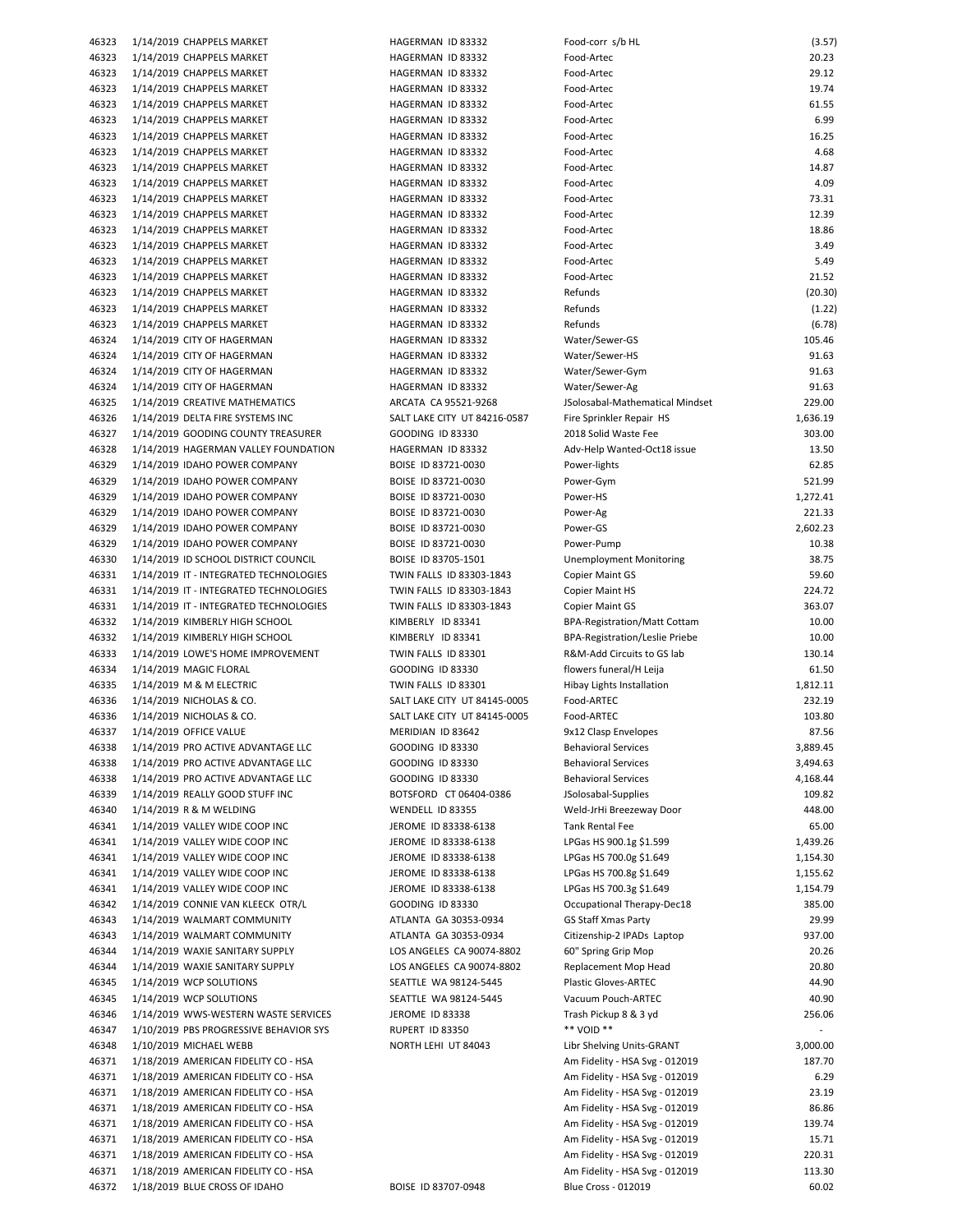| 1/18/2019 BLUE CROSS OF IDAI<br>46372<br>1/18/2019 BLUE CROSS OF IDAI<br>46372<br>1/18/2019 BLUE CROSS OF IDAI<br>46372<br>1/18/2019 BLUE CROSS OF IDAI<br>46372<br>1/18/2019 BLUE CROSS OF IDAI<br>46372<br>1/18/2019 BLUE CROSS OF IDAI<br>46372<br>1/18/2019 BLUE CROSS OF IDAI<br>46372<br>1/18/2019 BLUE CROSS OF IDAI<br>46372<br>1/18/2019 BLUE CROSS OF IDAI<br>46372<br>1/18/2019 BLUE CROSS OF IDAI<br>46372<br>1/18/2019 BLUE CROSS OF IDAI<br>46372<br>1/18/2019 BLUE CROSS OF IDAI<br>46372<br>1/18/2019 BLUE CROSS OF IDAI<br>46372<br>1/18/2019 BLUE CROSS OF IDAI<br>46372<br>1/18/2019 BLUE CROSS OF IDAI<br>46372<br>1/18/2019 BLUE CROSS OF IDAI<br>46372<br>1/18/2019 BLUE CROSS OF IDAI<br>46372<br>1/18/2019 BLUE CROSS OF IDAI<br>46372<br>1/18/2019 HJSD - IRS<br>46373<br>1/18/2019 HJSD - IRS<br>46373<br>1/18/2019 HJSD - IRS<br>46373<br>1/18/2019 HJSD - IRS<br>46373<br>1/18/2019 HJSD - IRS<br>46373<br>1/18/2019 HJSD - IRS<br>46373<br>1/18/2019 HJSD - IRS<br>46373<br>46373<br>1/18/2019 HJSD - IRS<br>1/18/2019 HJSD - IRS<br>46373<br>1/18/2019 HJSD - IRS<br>46373<br>46373<br>1/18/2019 HJSD - IRS<br>1/18/2019 HJSD - IRS<br>46373 |  |
|----------------------------------------------------------------------------------------------------------------------------------------------------------------------------------------------------------------------------------------------------------------------------------------------------------------------------------------------------------------------------------------------------------------------------------------------------------------------------------------------------------------------------------------------------------------------------------------------------------------------------------------------------------------------------------------------------------------------------------------------------------------------------------------------------------------------------------------------------------------------------------------------------------------------------------------------------------------------------------------------------------------------------------------------------------------------------------------------------------------------------------------------------------------------------|--|
|                                                                                                                                                                                                                                                                                                                                                                                                                                                                                                                                                                                                                                                                                                                                                                                                                                                                                                                                                                                                                                                                                                                                                                            |  |
|                                                                                                                                                                                                                                                                                                                                                                                                                                                                                                                                                                                                                                                                                                                                                                                                                                                                                                                                                                                                                                                                                                                                                                            |  |
|                                                                                                                                                                                                                                                                                                                                                                                                                                                                                                                                                                                                                                                                                                                                                                                                                                                                                                                                                                                                                                                                                                                                                                            |  |
|                                                                                                                                                                                                                                                                                                                                                                                                                                                                                                                                                                                                                                                                                                                                                                                                                                                                                                                                                                                                                                                                                                                                                                            |  |
|                                                                                                                                                                                                                                                                                                                                                                                                                                                                                                                                                                                                                                                                                                                                                                                                                                                                                                                                                                                                                                                                                                                                                                            |  |
|                                                                                                                                                                                                                                                                                                                                                                                                                                                                                                                                                                                                                                                                                                                                                                                                                                                                                                                                                                                                                                                                                                                                                                            |  |
|                                                                                                                                                                                                                                                                                                                                                                                                                                                                                                                                                                                                                                                                                                                                                                                                                                                                                                                                                                                                                                                                                                                                                                            |  |
|                                                                                                                                                                                                                                                                                                                                                                                                                                                                                                                                                                                                                                                                                                                                                                                                                                                                                                                                                                                                                                                                                                                                                                            |  |
|                                                                                                                                                                                                                                                                                                                                                                                                                                                                                                                                                                                                                                                                                                                                                                                                                                                                                                                                                                                                                                                                                                                                                                            |  |
|                                                                                                                                                                                                                                                                                                                                                                                                                                                                                                                                                                                                                                                                                                                                                                                                                                                                                                                                                                                                                                                                                                                                                                            |  |
|                                                                                                                                                                                                                                                                                                                                                                                                                                                                                                                                                                                                                                                                                                                                                                                                                                                                                                                                                                                                                                                                                                                                                                            |  |
|                                                                                                                                                                                                                                                                                                                                                                                                                                                                                                                                                                                                                                                                                                                                                                                                                                                                                                                                                                                                                                                                                                                                                                            |  |
|                                                                                                                                                                                                                                                                                                                                                                                                                                                                                                                                                                                                                                                                                                                                                                                                                                                                                                                                                                                                                                                                                                                                                                            |  |
|                                                                                                                                                                                                                                                                                                                                                                                                                                                                                                                                                                                                                                                                                                                                                                                                                                                                                                                                                                                                                                                                                                                                                                            |  |
|                                                                                                                                                                                                                                                                                                                                                                                                                                                                                                                                                                                                                                                                                                                                                                                                                                                                                                                                                                                                                                                                                                                                                                            |  |
|                                                                                                                                                                                                                                                                                                                                                                                                                                                                                                                                                                                                                                                                                                                                                                                                                                                                                                                                                                                                                                                                                                                                                                            |  |
|                                                                                                                                                                                                                                                                                                                                                                                                                                                                                                                                                                                                                                                                                                                                                                                                                                                                                                                                                                                                                                                                                                                                                                            |  |
|                                                                                                                                                                                                                                                                                                                                                                                                                                                                                                                                                                                                                                                                                                                                                                                                                                                                                                                                                                                                                                                                                                                                                                            |  |
|                                                                                                                                                                                                                                                                                                                                                                                                                                                                                                                                                                                                                                                                                                                                                                                                                                                                                                                                                                                                                                                                                                                                                                            |  |
|                                                                                                                                                                                                                                                                                                                                                                                                                                                                                                                                                                                                                                                                                                                                                                                                                                                                                                                                                                                                                                                                                                                                                                            |  |
|                                                                                                                                                                                                                                                                                                                                                                                                                                                                                                                                                                                                                                                                                                                                                                                                                                                                                                                                                                                                                                                                                                                                                                            |  |
|                                                                                                                                                                                                                                                                                                                                                                                                                                                                                                                                                                                                                                                                                                                                                                                                                                                                                                                                                                                                                                                                                                                                                                            |  |
|                                                                                                                                                                                                                                                                                                                                                                                                                                                                                                                                                                                                                                                                                                                                                                                                                                                                                                                                                                                                                                                                                                                                                                            |  |
|                                                                                                                                                                                                                                                                                                                                                                                                                                                                                                                                                                                                                                                                                                                                                                                                                                                                                                                                                                                                                                                                                                                                                                            |  |
|                                                                                                                                                                                                                                                                                                                                                                                                                                                                                                                                                                                                                                                                                                                                                                                                                                                                                                                                                                                                                                                                                                                                                                            |  |
|                                                                                                                                                                                                                                                                                                                                                                                                                                                                                                                                                                                                                                                                                                                                                                                                                                                                                                                                                                                                                                                                                                                                                                            |  |
|                                                                                                                                                                                                                                                                                                                                                                                                                                                                                                                                                                                                                                                                                                                                                                                                                                                                                                                                                                                                                                                                                                                                                                            |  |
|                                                                                                                                                                                                                                                                                                                                                                                                                                                                                                                                                                                                                                                                                                                                                                                                                                                                                                                                                                                                                                                                                                                                                                            |  |
|                                                                                                                                                                                                                                                                                                                                                                                                                                                                                                                                                                                                                                                                                                                                                                                                                                                                                                                                                                                                                                                                                                                                                                            |  |
|                                                                                                                                                                                                                                                                                                                                                                                                                                                                                                                                                                                                                                                                                                                                                                                                                                                                                                                                                                                                                                                                                                                                                                            |  |
|                                                                                                                                                                                                                                                                                                                                                                                                                                                                                                                                                                                                                                                                                                                                                                                                                                                                                                                                                                                                                                                                                                                                                                            |  |
|                                                                                                                                                                                                                                                                                                                                                                                                                                                                                                                                                                                                                                                                                                                                                                                                                                                                                                                                                                                                                                                                                                                                                                            |  |
|                                                                                                                                                                                                                                                                                                                                                                                                                                                                                                                                                                                                                                                                                                                                                                                                                                                                                                                                                                                                                                                                                                                                                                            |  |
| 1/18/2019 HJSD - IRS<br>46373                                                                                                                                                                                                                                                                                                                                                                                                                                                                                                                                                                                                                                                                                                                                                                                                                                                                                                                                                                                                                                                                                                                                              |  |
| 46373<br>1/18/2019 HJSD - IRS                                                                                                                                                                                                                                                                                                                                                                                                                                                                                                                                                                                                                                                                                                                                                                                                                                                                                                                                                                                                                                                                                                                                              |  |
| 46373<br>1/18/2019 HJSD - IRS                                                                                                                                                                                                                                                                                                                                                                                                                                                                                                                                                                                                                                                                                                                                                                                                                                                                                                                                                                                                                                                                                                                                              |  |
| 1/18/2019 HJSD - IRS<br>46373                                                                                                                                                                                                                                                                                                                                                                                                                                                                                                                                                                                                                                                                                                                                                                                                                                                                                                                                                                                                                                                                                                                                              |  |
| 1/18/2019 HJSD - IRS<br>46373                                                                                                                                                                                                                                                                                                                                                                                                                                                                                                                                                                                                                                                                                                                                                                                                                                                                                                                                                                                                                                                                                                                                              |  |
| 46373<br>1/18/2019 HJSD - IRS                                                                                                                                                                                                                                                                                                                                                                                                                                                                                                                                                                                                                                                                                                                                                                                                                                                                                                                                                                                                                                                                                                                                              |  |
| 1/18/2019 HJSD - IRS<br>46373                                                                                                                                                                                                                                                                                                                                                                                                                                                                                                                                                                                                                                                                                                                                                                                                                                                                                                                                                                                                                                                                                                                                              |  |
| 1/18/2019 HJSD - IRS<br>46373                                                                                                                                                                                                                                                                                                                                                                                                                                                                                                                                                                                                                                                                                                                                                                                                                                                                                                                                                                                                                                                                                                                                              |  |
| 1/18/2019 HJSD - IRS<br>46373                                                                                                                                                                                                                                                                                                                                                                                                                                                                                                                                                                                                                                                                                                                                                                                                                                                                                                                                                                                                                                                                                                                                              |  |
| 1/18/2019 HJSD - IRS<br>46373                                                                                                                                                                                                                                                                                                                                                                                                                                                                                                                                                                                                                                                                                                                                                                                                                                                                                                                                                                                                                                                                                                                                              |  |
| 1/18/2019 HJSD - IRS<br>46373                                                                                                                                                                                                                                                                                                                                                                                                                                                                                                                                                                                                                                                                                                                                                                                                                                                                                                                                                                                                                                                                                                                                              |  |
| 46373                                                                                                                                                                                                                                                                                                                                                                                                                                                                                                                                                                                                                                                                                                                                                                                                                                                                                                                                                                                                                                                                                                                                                                      |  |
| 1/18/2019 HJSD - IRS                                                                                                                                                                                                                                                                                                                                                                                                                                                                                                                                                                                                                                                                                                                                                                                                                                                                                                                                                                                                                                                                                                                                                       |  |
| 1/18/2019 HJSD - IRS<br>46373                                                                                                                                                                                                                                                                                                                                                                                                                                                                                                                                                                                                                                                                                                                                                                                                                                                                                                                                                                                                                                                                                                                                              |  |
| 46373<br>1/18/2019 HJSD - IRS                                                                                                                                                                                                                                                                                                                                                                                                                                                                                                                                                                                                                                                                                                                                                                                                                                                                                                                                                                                                                                                                                                                                              |  |
| 1/18/2019 HJSD - IRS<br>46373                                                                                                                                                                                                                                                                                                                                                                                                                                                                                                                                                                                                                                                                                                                                                                                                                                                                                                                                                                                                                                                                                                                                              |  |
| 1/18/2019 HJSD - IRS<br>46373                                                                                                                                                                                                                                                                                                                                                                                                                                                                                                                                                                                                                                                                                                                                                                                                                                                                                                                                                                                                                                                                                                                                              |  |
| 1/18/2019 HJSD - IRS<br>46373                                                                                                                                                                                                                                                                                                                                                                                                                                                                                                                                                                                                                                                                                                                                                                                                                                                                                                                                                                                                                                                                                                                                              |  |
| 1/18/2019 HJSD - PERSI<br>46374                                                                                                                                                                                                                                                                                                                                                                                                                                                                                                                                                                                                                                                                                                                                                                                                                                                                                                                                                                                                                                                                                                                                            |  |
| 1/18/2019 HJSD - PERSI<br>46374                                                                                                                                                                                                                                                                                                                                                                                                                                                                                                                                                                                                                                                                                                                                                                                                                                                                                                                                                                                                                                                                                                                                            |  |
| 1/18/2019 HJSD - PERSI<br>46374                                                                                                                                                                                                                                                                                                                                                                                                                                                                                                                                                                                                                                                                                                                                                                                                                                                                                                                                                                                                                                                                                                                                            |  |
| 46374<br>1/18/2019 HJSD - PERSI                                                                                                                                                                                                                                                                                                                                                                                                                                                                                                                                                                                                                                                                                                                                                                                                                                                                                                                                                                                                                                                                                                                                            |  |
| 1/18/2019 HJSD - PERSI<br>46374                                                                                                                                                                                                                                                                                                                                                                                                                                                                                                                                                                                                                                                                                                                                                                                                                                                                                                                                                                                                                                                                                                                                            |  |
| 1/18/2019 HJSD - PERSI<br>46374                                                                                                                                                                                                                                                                                                                                                                                                                                                                                                                                                                                                                                                                                                                                                                                                                                                                                                                                                                                                                                                                                                                                            |  |
| 1/18/2019 HJSD - PERSI<br>46374                                                                                                                                                                                                                                                                                                                                                                                                                                                                                                                                                                                                                                                                                                                                                                                                                                                                                                                                                                                                                                                                                                                                            |  |
| 1/18/2019 HJSD - PERSI<br>46374                                                                                                                                                                                                                                                                                                                                                                                                                                                                                                                                                                                                                                                                                                                                                                                                                                                                                                                                                                                                                                                                                                                                            |  |
| 1/18/2019 HJSD - PERSI<br>46374                                                                                                                                                                                                                                                                                                                                                                                                                                                                                                                                                                                                                                                                                                                                                                                                                                                                                                                                                                                                                                                                                                                                            |  |
| 1/18/2019 HJSD - PERSI                                                                                                                                                                                                                                                                                                                                                                                                                                                                                                                                                                                                                                                                                                                                                                                                                                                                                                                                                                                                                                                                                                                                                     |  |
| 46374                                                                                                                                                                                                                                                                                                                                                                                                                                                                                                                                                                                                                                                                                                                                                                                                                                                                                                                                                                                                                                                                                                                                                                      |  |
| 46374<br>1/18/2019 HJSD - PERSI                                                                                                                                                                                                                                                                                                                                                                                                                                                                                                                                                                                                                                                                                                                                                                                                                                                                                                                                                                                                                                                                                                                                            |  |
| 1/18/2019 HJSD - PERSI<br>46374                                                                                                                                                                                                                                                                                                                                                                                                                                                                                                                                                                                                                                                                                                                                                                                                                                                                                                                                                                                                                                                                                                                                            |  |
| 1/18/2019 HJSD - PERSI<br>46374                                                                                                                                                                                                                                                                                                                                                                                                                                                                                                                                                                                                                                                                                                                                                                                                                                                                                                                                                                                                                                                                                                                                            |  |
| 46374<br>1/18/2019 HJSD - PERSI                                                                                                                                                                                                                                                                                                                                                                                                                                                                                                                                                                                                                                                                                                                                                                                                                                                                                                                                                                                                                                                                                                                                            |  |
| 46374<br>1/18/2019 HJSD - PERSI                                                                                                                                                                                                                                                                                                                                                                                                                                                                                                                                                                                                                                                                                                                                                                                                                                                                                                                                                                                                                                                                                                                                            |  |
| 1/18/2019 HJSD - PERSI<br>46374                                                                                                                                                                                                                                                                                                                                                                                                                                                                                                                                                                                                                                                                                                                                                                                                                                                                                                                                                                                                                                                                                                                                            |  |
| 1/18/2019 HJSD - PERSI<br>46374                                                                                                                                                                                                                                                                                                                                                                                                                                                                                                                                                                                                                                                                                                                                                                                                                                                                                                                                                                                                                                                                                                                                            |  |
|                                                                                                                                                                                                                                                                                                                                                                                                                                                                                                                                                                                                                                                                                                                                                                                                                                                                                                                                                                                                                                                                                                                                                                            |  |
| 1/18/2019 HJSD - PERSI<br>46374                                                                                                                                                                                                                                                                                                                                                                                                                                                                                                                                                                                                                                                                                                                                                                                                                                                                                                                                                                                                                                                                                                                                            |  |
| 1/18/2019 HJSD - PERSI<br>46374                                                                                                                                                                                                                                                                                                                                                                                                                                                                                                                                                                                                                                                                                                                                                                                                                                                                                                                                                                                                                                                                                                                                            |  |
| 46374<br>1/18/2019 HJSD - PERSI                                                                                                                                                                                                                                                                                                                                                                                                                                                                                                                                                                                                                                                                                                                                                                                                                                                                                                                                                                                                                                                                                                                                            |  |
| 46374<br>1/18/2019 HJSD - PERSI                                                                                                                                                                                                                                                                                                                                                                                                                                                                                                                                                                                                                                                                                                                                                                                                                                                                                                                                                                                                                                                                                                                                            |  |
| 1/18/2019 HJSD - PERSI<br>46374                                                                                                                                                                                                                                                                                                                                                                                                                                                                                                                                                                                                                                                                                                                                                                                                                                                                                                                                                                                                                                                                                                                                            |  |
|                                                                                                                                                                                                                                                                                                                                                                                                                                                                                                                                                                                                                                                                                                                                                                                                                                                                                                                                                                                                                                                                                                                                                                            |  |
| 46374<br>1/18/2019 HJSD - PERSI                                                                                                                                                                                                                                                                                                                                                                                                                                                                                                                                                                                                                                                                                                                                                                                                                                                                                                                                                                                                                                                                                                                                            |  |
| 1/18/2019 HJSD - PERSI<br>46374<br>1/18/2019 HJSD - PERSI<br>46374                                                                                                                                                                                                                                                                                                                                                                                                                                                                                                                                                                                                                                                                                                                                                                                                                                                                                                                                                                                                                                                                                                         |  |

|  | BOISE ID 83707-0948 |
|--|---------------------|
|  | BOISE ID 83707-0948 |
|  | BOISE ID 83707-0948 |
|  | BOISE ID 83707-0948 |
|  | BOISE ID 83707-0948 |
|  | BOISE ID 83707-0948 |
|  | BOISE ID 83707-0948 |
|  | BOISE ID 83707-0948 |
|  | BOISE ID 83707-0948 |
|  | BOISE ID 83707-0948 |
|  | BOISE ID 83707-0948 |
|  | BOISE ID 83707-0948 |
|  | BOISE ID 83707-0948 |
|  | BOISE ID 83707-0948 |
|  | BOISE ID 83707-0948 |
|  | BOISE ID 83707-0948 |
|  | BOISE ID 83707-0948 |
|  | BOISE ID 83707-0948 |
|  | BOISE ID 83707-0948 |
|  |                     |

| 46372 | 1/18/2019 BLUE CROSS OF IDAHO | BOISE ID 83707-0948 | Blue Cross - HSA - 012019  | 1,087.10 |
|-------|-------------------------------|---------------------|----------------------------|----------|
| 46372 | 1/18/2019 BLUE CROSS OF IDAHO | BOISE ID 83707-0948 | <b>Blue Cross - 012019</b> | 96.81    |
| 46372 | 1/18/2019 BLUE CROSS OF IDAHO | BOISE ID 83707-0948 | Blue Cross - 012019        | 1,245.77 |
|       |                               |                     |                            |          |
| 46372 | 1/18/2019 BLUE CROSS OF IDAHO | BOISE ID 83707-0948 | Blue Cross - HSA - 012019  | 4,325.40 |
| 46372 | 1/18/2019 BLUE CROSS OF IDAHO | BOISE ID 83707-0948 | <b>Blue Cross - 012019</b> | 330.11   |
| 46372 | 1/18/2019 BLUE CROSS OF IDAHO | BOISE ID 83707-0948 | <b>Blue Cross - 012019</b> | 531.43   |
|       |                               |                     |                            |          |
| 46372 | 1/18/2019 BLUE CROSS OF IDAHO | BOISE ID 83707-0948 | Blue Cross - HSA - 012019  | 174.79   |
| 46372 | 1/18/2019 BLUE CROSS OF IDAHO | BOISE ID 83707-0948 | Blue Cross - HSA - 012019  | 99.65    |
| 46372 | 1/18/2019 BLUE CROSS OF IDAHO | BOISE ID 83707-0948 | Blue Cross - 012019        | 26.21    |
|       |                               |                     |                            |          |
| 46372 | 1/18/2019 BLUE CROSS OF IDAHO | BOISE ID 83707-0948 | Blue Cross - HSA - 012019  | 1,023.80 |
| 46372 | 1/18/2019 BLUE CROSS OF IDAHO | BOISE ID 83707-0948 | <b>Blue Cross - 012019</b> | 203.29   |
| 46372 | 1/18/2019 BLUE CROSS OF IDAHO | BOISE ID 83707-0948 | Blue Cross - 012019        | 7.35     |
|       |                               |                     |                            |          |
| 46372 | 1/18/2019 BLUE CROSS OF IDAHO | BOISE ID 83707-0948 | Blue Cross - 012019        | 5,260.62 |
| 46372 | 1/18/2019 BLUE CROSS OF IDAHO | BOISE ID 83707-0948 | Blue Cross - 012019        | 690.23   |
| 46372 | 1/18/2019 BLUE CROSS OF IDAHO | BOISE ID 83707-0948 | Blue Cross - 012019        | 530.35   |
|       |                               |                     |                            |          |
| 46372 | 1/18/2019 BLUE CROSS OF IDAHO | BOISE ID 83707-0948 | Blue Cross - 012019        | 120.04   |
| 46372 | 1/18/2019 BLUE CROSS OF IDAHO | BOISE ID 83707-0948 | Blue Cross - HSA - 012019  | 67.51    |
| 46372 | 1/18/2019 BLUE CROSS OF IDAHO | BOISE ID 83707-0948 | Blue Cross - HSA - 012019  | 1,636.11 |
|       |                               | BOISE ID 83707-0948 | <b>Blue Cross - 012019</b> | 127.00   |
| 46372 | 1/18/2019 BLUE CROSS OF IDAHO |                     |                            |          |
| 46373 | 1/18/2019 HJSD - IRS          |                     | IRS-Fica - 012019          | 59.10    |
| 46373 | 1/18/2019 HJSD - IRS          |                     | IRS-Fica - 012019          | 467.84   |
| 46373 | 1/18/2019 HJSD - IRS          |                     | IRS-Fica - 012019          | 708.65   |
|       |                               |                     |                            |          |
| 46373 | 1/18/2019 HJSD - IRS          |                     | IRS-Fica - 012019          | 226.43   |
| 46373 | 1/18/2019 HJSD - IRS          |                     | IRS-Fica - 012019          | 95.69    |
| 46373 | 1/18/2019 HJSD - IRS          |                     | IRS-Fica - 012019          | 228.23   |
|       |                               |                     |                            |          |
| 46373 | 1/18/2019 HJSD - IRS          |                     | IRS-Fica - 012019          | 199.03   |
| 46373 | 1/18/2019 HJSD - IRS          |                     | IRS-Fica - 012019          | 258.23   |
| 46373 | 1/18/2019 HJSD - IRS          |                     | IRS-Fica - 012019          | 22.01    |
|       |                               |                     |                            |          |
| 46373 | 1/18/2019 HJSD - IRS          |                     | IRS-Fica - 012019          | 14.01    |
| 46373 | 1/18/2019 HJSD - IRS          |                     | IRS-Fica - 012019          | 15.95    |
| 46373 | 1/18/2019 HJSD - IRS          |                     | IRS-Medicare - 012019      | 44.81    |
|       |                               |                     |                            |          |
| 46373 | 1/18/2019 HJSD - IRS          |                     | IRS-Fica - 012019          | 2,976.96 |
| 46373 | 1/18/2019 HJSD - IRS          |                     | IRS-Fica - 012019          | 37.27    |
| 46373 | 1/18/2019 HJSD - IRS          |                     | IRS-Fica - 012019          | 87.24    |
|       |                               |                     |                            |          |
| 46373 | 1/18/2019 HJSD - IRS          |                     | IRS-Fica - 012019          | 243.11   |
| 46373 | 1/18/2019 HJSD - IRS          |                     | FICA - 012019              | 15.51    |
| 46373 | 1/18/2019 HJSD - IRS          |                     | IRS-Fica - 012019          | 2,984.05 |
|       |                               |                     |                            |          |
| 46373 | 1/18/2019 HJSD - IRS          |                     | IRS-Fica - 012019          | 1.04     |
| 46373 | 1/18/2019 HJSD - IRS          |                     | IRS-Fica - 012019          | 276.87   |
| 46373 | 1/18/2019 HJSD - IRS          |                     | IRS-Medicare - 012019      | 419.78   |
|       |                               |                     |                            |          |
| 46373 | 1/18/2019 HJSD - IRS          |                     | IRS-Fica - 012019          | 21.93    |
| 46373 | 1/18/2019 HJSD - IRS          |                     | IRS-Medicare - 012019      | 35.89    |
| 46373 | 1/18/2019 HJSD - IRS          |                     | IRS-Fica - 012019          | 94.82    |
|       |                               |                     |                            |          |
| 46373 | 1/18/2019 HJSD - IRS          |                     | IRS-Medicare - 012019      | 8.23     |
| 46373 | 1/18/2019 HJSD - IRS          |                     | IRS-Fica - 012019          | 543.66   |
| 46373 | 1/18/2019 HJSD - IRS          |                     | IRS-Fica - 012019          | 313.87   |
|       |                               |                     |                            |          |
| 46373 | 1/18/2019 HJSD - IRS          |                     | IRS-Fica - 012019          | 93.74    |
| 46373 | 1/18/2019 HJSD - IRS          |                     | IRS-Fica - 012019          | 30.66    |
| 46374 | 1/18/2019 HJSD - PERSI        |                     | PERSI-Retirement - 012019  | 801.84   |
|       |                               |                     |                            |          |
| 46374 | 1/18/2019 HJSD - PERSI        |                     | PERSI-Retirement - 012019  | 1,139.30 |
| 46374 | 1/18/2019 HJSD - PERSI        |                     | PERSI-Retirement - 012019  | 371.54   |
| 46374 | 1/18/2019 HJSD - PERSI        |                     | PERSI-Retirement - 012019  | 165.08   |
|       |                               |                     |                            |          |
| 46374 | 1/18/2019 HJSD - PERSI        |                     | PERSI-Retirement - 012019  | 297.94   |
| 46374 | 1/18/2019 HJSD - PERSI        |                     | PERSI-Retirement - 012019  | 387.23   |
| 46374 | 1/18/2019 HJSD - PERSI        |                     | PERSI-Retirement - 012019  | 337.71   |
|       |                               |                     |                            |          |
| 46374 | 1/18/2019 HJSD - PERSI        |                     | PERSI-Sick Leave - 012019  | 34.61    |
| 46374 | 1/18/2019 HJSD - PERSI        |                     | PERSI-Retirement - 012019  | 32.89    |
| 46374 | 1/18/2019 HJSD - PERSI        |                     | PERSI-Retirement - 012019  | 56.13    |
|       |                               |                     |                            |          |
| 46374 | 1/18/2019 HJSD - PERSI        |                     | PERSI-Retirement - 012019  | 386.23   |
| 46374 | 1/18/2019 HJSD - PERSI        |                     | PERSI-Retirement - 012019  | 33.49    |
| 46374 | 1/18/2019 HJSD - PERSI        |                     | PERSI-Retirement - 012019  | 148.57   |
| 46374 | 1/18/2019 HJSD - PERSI        |                     | PERSI-Sick Leave - 012019  | 481.24   |
|       |                               |                     |                            |          |
| 46374 | 1/18/2019 HJSD - PERSI        |                     | PERSI-Retirement - 012019  | 66.75    |
| 46374 | 1/18/2019 HJSD - PERSI        |                     | PERSI-Retirement - 012019  | 27.48    |
| 46374 | 1/18/2019 HJSD - PERSI        |                     | PERSI-Retirement - 012019  | 27.48    |
|       |                               |                     |                            |          |
| 46374 | 1/18/2019 HJSD - PERSI        |                     | PERSI-Sick Leave - 012019  | 6.84     |
| 46374 | 1/18/2019 HJSD - PERSI        |                     | PERSI-Sick Leave - 012019  | 2.82     |
| 46374 | 1/18/2019 HJSD - PERSI        |                     | PERSI-Sick Leave - 012019  | 2.82     |
|       |                               |                     |                            |          |
| 46374 | 1/18/2019 HJSD - PERSI        |                     | PERSI-Sick Leave - 012019  | 485.33   |
| 46374 | 1/18/2019 HJSD - PERSI        |                     | PERSI-Sick Leave - 012019  | 90.20    |
| 46374 | 1/18/2019 HJSD - PERSI        |                     | PERSI-Sick Leave - 012019  | 48.91    |
|       |                               |                     |                            |          |
| 46374 | 1/18/2019 HJSD - PERSI        |                     | PERSI-Retirement - 012019  | 150.31   |
| 46374 | 1/18/2019 HJSD - PERSI        |                     | PERSI-Sick Leave - 012019  | 15.39    |
| 46374 | 1/18/2019 HJSD - PERSI        |                     | PERSI-Sick Leave - 012019  | 10.50    |
|       |                               |                     |                            |          |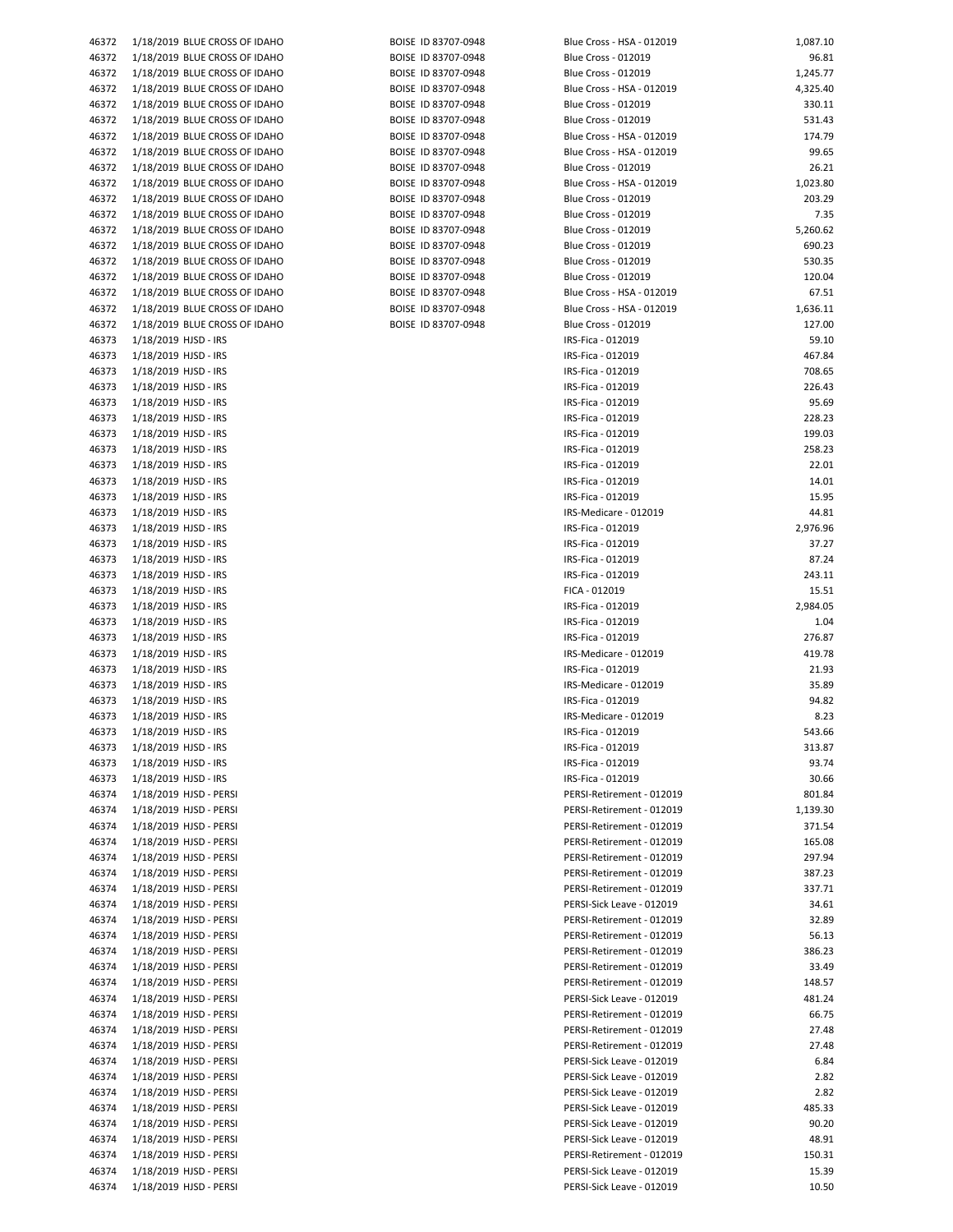| 46374          | 1/18/2019 HJSD - PERSI                                            |
|----------------|-------------------------------------------------------------------|
| 46374          | 1/18/2019 HJSD - PERSI                                            |
| 46374          | 1/18/2019 HJSD - PERSI                                            |
| 46374          | 1/18/2019 HJSD - PERSI                                            |
| 46374          | 1/18/2019 HJSD - PERSI                                            |
| 46374          | 1/18/2019 HJSD - PERSI                                            |
| 46374          | 1/18/2019 HJSD - PERSI                                            |
| 46374          | 1/18/2019 HJSD - PERSI                                            |
| 46374          | 1/18/2019 HJSD - PERSI                                            |
| 46374          | 1/18/2019 HJSD - PERSI                                            |
| 46374          | 1/18/2019 HJSD - PERSI                                            |
| 46374          | 1/18/2019 HJSD - PERSI                                            |
|                | 1/18/2019 HJSD - PERSI                                            |
| 46374          |                                                                   |
| 46374          | 1/18/2019 HJSD - PERSI                                            |
| 46374          | 1/18/2019 HJSD - PERSI                                            |
| 46374          | 1/18/2019 HJSD - PERSI                                            |
| 46374          | 1/18/2019 HJSD - PERSI                                            |
| 46374          | 1/18/2019 HJSD - PERSI                                            |
| 46374          | 1/18/2019 HJSD - PERSI                                            |
| 46374          | 1/18/2019 HJSD - PERSI                                            |
| 46374          | 1/18/2019 HJSD - PERSI                                            |
| 46374          | 1/18/2019 HJSD - PERSI                                            |
| 46374          | 1/18/2019 HJSD - PERSI                                            |
| 46374          | 1/18/2019 HJSD - PERSI                                            |
| 46374          | 1/18/2019 HJSD - PERSI                                            |
| 46374          | 1/18/2019 HJSD - PERSI                                            |
| 46374          | 1/18/2019 HJSD - PERSI                                            |
| 46374          | 1/18/2019 HJSD - PERSI                                            |
| 46374          | 1/18/2019 HJSD - PERSI                                            |
| 46374          | 1/18/2019 HJSD - PERSI                                            |
| 46375          | 1/18/2019 STANDARD INSURANCE CO.                                  |
| 46376          | 1/14/2019 SDE-STATE DEPT OF EDUCATION                             |
| 46377          | 1/17/2019 US POSTMASTER                                           |
| 46377          | 1/17/2019 US POSTMASTER                                           |
| 46377          | 1/17/2019 US POSTMASTER                                           |
| 46378          | 1/22/2019 MICHAEL WEBB                                            |
| 46379          | 1/23/2019 STANDARD INSURANCE CO.                                  |
|                |                                                                   |
| 46379          | 1/23/2019 STANDARD INSURANCE CO.                                  |
| 46379          | 1/23/2019 STANDARD INSURANCE CO.                                  |
| 46379          | 1/23/2019 STANDARD INSURANCE CO.                                  |
| 46379          | 1/23/2019 STANDARD INSURANCE CO.                                  |
| 46379          | 1/23/2019 STANDARD INSURANCE CO.                                  |
| 46379          | 1/23/2019 STANDARD INSURANCE CO.                                  |
| 46379          | 1/23/2019 STANDARD INSURANCE CO.                                  |
| 46379          | 1/23/2019 STANDARD INSURANCE CO.                                  |
| 46379          | 1/23/2019 STANDARD INSURANCE CO.                                  |
| 46379          | 1/23/2019 STANDARD INSURANCE CO.                                  |
| 46379          | 1/23/2019 STANDARD INSURANCE CO.                                  |
| 46379          | 1/23/2019 STANDARD INSURANCE CO.                                  |
| 46379          | 1/23/2019 STANDARD INSURANCE CO.                                  |
| 46379          | 1/23/2019 STANDARD INSURANCE CO.                                  |
| 46379          | 1/23/2019 STANDARD INSURANCE CO.                                  |
| 46379          | 1/23/2019 STANDARD INSURANCE CO.                                  |
| 46379          | 1/23/2019 STANDARD INSURANCE CO.                                  |
| 46379          | 1/23/2019 STANDARD INSURANCE CO.                                  |
| 46379          | 1/23/2019 STANDARD INSURANCE CO.                                  |
| 46379          | 1/23/2019 STANDARD INSURANCE CO.                                  |
| 46379          | 1/23/2019 STANDARD INSURANCE CO.                                  |
| 46379          | 1/23/2019 STANDARD INSURANCE CO.                                  |
| 46379          | 1/23/2019 STANDARD INSURANCE CO.                                  |
| 46379          | 1/23/2019 STANDARD INSURANCE CO.                                  |
| 46379          | 1/23/2019 STANDARD INSURANCE CO.                                  |
|                |                                                                   |
| 46379<br>46380 | 1/23/2019 STANDARD INSURANCE CO.<br>1/23/2019 BLUE CROSS OF IDAHO |
|                |                                                                   |
| 46380          | 1/23/2019 BLUE CROSS OF IDAHO                                     |
| 46380          | 1/23/2019 BLUE CROSS OF IDAHO                                     |
| 46380          | 1/23/2019 BLUE CROSS OF IDAHO                                     |
| 46381          | 1/30/2019 SDE-STATE DEPT OF EDUCATION                             |
| 121901         | 1/14/2019 CENTURY LINK                                            |
| 121902         | 1/14/2019 GREAT AMERICA FINANCIAL SVCS                            |
| 121902         | 1/14/2019 GREAT AMERICA FINANCIAL SVCS                            |
| 121903         | 1/14/2019 US BANKCORP CARD - B.Reed                               |
| 121903         | 1/14/2019 US BANKCORP CARD - B.Reed                               |
| 121903         | 1/14/2019 US BANKCORP CARD - B.Reed                               |
|                |                                                                   |

| 46374 | 1/18/2019 HJSD - PERSI                 |                        | PERSI-Sick Leave - 012019         | 5.26                     |
|-------|----------------------------------------|------------------------|-----------------------------------|--------------------------|
| 46374 | 1/18/2019 HJSD - PERSI                 |                        | Persi - Retirement - 012019       | 23.58                    |
| 46374 | 1/18/2019 HJSD - PERSI                 |                        | Persi - Sick Leave - 012019       | 2.42                     |
| 46374 | 1/18/2019 HJSD - PERSI                 |                        | PERSI-Sick Leave - 012019         | 10.44                    |
|       |                                        |                        |                                   |                          |
| 46374 | 1/18/2019 HJSD - PERSI                 |                        | PERSI-Sick Leave - 012019         | 82.17                    |
| 46374 | 1/18/2019 HJSD - PERSI                 |                        | PERSI-Sick Leave - 012019         | 116.74                   |
| 46374 | 1/18/2019 HJSD - PERSI                 |                        | PERSI-Retirement - 012019         | 501.48                   |
| 46374 | 1/18/2019 HJSD - PERSI                 |                        | PERSI-Sick Leave - 012019         | 51.38                    |
| 46374 | 1/18/2019 HJSD - PERSI                 |                        | PERSI-Sick Leave - 012019         | 16.92                    |
| 46374 | 1/18/2019 HJSD - PERSI                 |                        | PERSI-Retirement - 012019         | 591.17                   |
| 46374 | 1/18/2019 HJSD - PERSI                 |                        | PERSI-Sick Leave - 012019         | 60.57                    |
|       |                                        |                        |                                   |                          |
| 46374 | 1/18/2019 HJSD - PERSI                 |                        | PERSI-Sick Leave - 012019         | 30.54                    |
| 46374 | 1/18/2019 HJSD - PERSI                 |                        | PERSI-Sick Leave - 012019         | 39.68                    |
| 46374 | 1/18/2019 HJSD - PERSI                 |                        | PERSI-Retirement - 012019         | 55.89                    |
| 46374 | 1/18/2019 HJSD - PERSI                 |                        | PERSI-Sick Leave - 012019         | 5.72                     |
| 46374 | 1/18/2019 HJSD - PERSI                 |                        | PERSI-Sick Leave - 012019         | 3.37                     |
| 46374 | 1/18/2019 HJSD - PERSI                 |                        | PERSI-Sick Leave - 012019         | 5.75                     |
| 46374 | 1/18/2019 HJSD - PERSI                 |                        | PERSI-Retirement - 012019         | 14.12                    |
|       |                                        |                        |                                   |                          |
| 46374 | 1/18/2019 HJSD - PERSI                 |                        | PERSI-Sick Leave - 012019         | 1.45                     |
| 46374 | 1/18/2019 HJSD - PERSI                 |                        | PERSI-Retirement - 012019         | 4,696.31                 |
| 46374 | 1/18/2019 HJSD - PERSI                 |                        | PERSI-Retirement - 012019         | 4,736.25                 |
| 46374 | 1/18/2019 HJSD - PERSI                 |                        | PERSI-Retirement - 012019         | 880.22                   |
| 46374 | 1/18/2019 HJSD - PERSI                 |                        | PERSI-Retirement - 012019         | 477.25                   |
| 46374 | 1/18/2019 HJSD - PERSI                 |                        | PERSI-Retirement - 012019         | 102.48                   |
|       |                                        |                        |                                   | 51.31                    |
| 46374 | 1/18/2019 HJSD - PERSI                 |                        | PERSI-Retirement - 012019         |                          |
| 46374 | 1/18/2019 HJSD - PERSI                 |                        | PERSI-Sick Leave - 012019         | 39.58                    |
| 46374 | 1/18/2019 HJSD - PERSI                 |                        | PERSI-Retirement - 012019         | 101.83                   |
| 46374 | 1/18/2019 HJSD - PERSI                 |                        | PERSI-Sick Leave - 012019         | 3.44                     |
| 46374 | 1/18/2019 HJSD - PERSI                 |                        | PERSI-Sick Leave - 012019         | 38.07                    |
| 46374 | 1/18/2019 HJSD - PERSI                 |                        | PERSI-Sick Leave - 012019         | 15.23                    |
| 46375 | 1/18/2019 STANDARD INSURANCE CO.       | PORTLAND OR 97228-6367 | ** VOID **                        | $\overline{\phantom{a}}$ |
|       |                                        |                        |                                   |                          |
| 46376 | 1/14/2019 SDE-STATE DEPT OF EDUCATION  | BOISE ID 83750-0027    | Alt Auth-Leeland Johnsonl/Music   | 100.00                   |
| 46377 | 1/17/2019 US POSTMASTER                | HAGERMAN ID 83332      | Postage Stamps                    | 100.00                   |
| 46377 | 1/17/2019 US POSTMASTER                | HAGERMAN ID 83332      | Postage Stamps                    | 100.00                   |
| 46377 | 1/17/2019 US POSTMASTER                | HAGERMAN ID 83332      | Postage Stamps                    | 300.00                   |
| 46378 | 1/22/2019 MICHAEL WEBB                 | NORTH LEHI UT 84043    | Library Shelves-Grant             | 3,000.00                 |
| 46379 | 1/23/2019 STANDARD INSURANCE CO.       | PORTLAND OR 97228-6367 | Standard-Life 01/20/19            | 1.16                     |
|       |                                        | PORTLAND OR 97228-6367 |                                   | 5.49                     |
| 46379 | 1/23/2019 STANDARD INSURANCE CO.       |                        | Standard-Life 01/20/19            |                          |
| 46379 | 1/23/2019 STANDARD INSURANCE CO.       | PORTLAND OR 97228-6367 | Standard-Life 01/20/19            | 0.40                     |
| 46379 | 1/23/2019 STANDARD INSURANCE CO.       | PORTLAND OR 97228-6367 | Standard-Life 01/20/19            | 0.80                     |
| 46379 | 1/23/2019 STANDARD INSURANCE CO.       | PORTLAND OR 97228-6367 | Standard-Life 01/20/19            | 8.07                     |
| 46379 | 1/23/2019 STANDARD INSURANCE CO.       | PORTLAND OR 97228-6367 | Standard-Life 01/20/19            | 0.65                     |
| 46379 | 1/23/2019 STANDARD INSURANCE CO.       | PORTLAND OR 97228-6367 | Standard-Life 01/20/19            | 8.30                     |
| 46379 | 1/23/2019 STANDARD INSURANCE CO.       | PORTLAND OR 97228-6367 | Standard-Life 01/20/19            | 5.31                     |
|       |                                        | PORTLAND OR 97228-6367 | Standard-Life 01/20/19            |                          |
| 46379 | 1/23/2019 STANDARD INSURANCE CO.       |                        |                                   | 1.21                     |
| 46379 | 1/23/2019 STANDARD INSURANCE CO.       | PORTLAND OR 97228-6367 | Standard-Life 01/20/19 adj-actual | 1.32                     |
| 46379 | 1/23/2019 STANDARD INSURANCE CO.       | PORTLAND OR 97228-6367 | Standard-Life 01/20/19 adj-actual | 1.32                     |
| 46379 | 1/23/2019 STANDARD INSURANCE CO.       | PORTLAND OR 97228-6367 | Standard-Life 01/20/19            | 0.82                     |
| 46379 | 1/23/2019 STANDARD INSURANCE CO.       | PORTLAND OR 97228-6367 | Standard-Life 01/20/19            | 2.32                     |
| 46379 | 1/23/2019 STANDARD INSURANCE CO.       | PORTLAND OR 97228-6367 | Standard-Life 01/20/19            | 0.17                     |
|       | 1/23/2019 STANDARD INSURANCE CO.       |                        |                                   |                          |
| 46379 |                                        | PORTLAND OR 97228-6367 | Standard-Life 01/20/19            | 3.54                     |
| 46379 | 1/23/2019 STANDARD INSURANCE CO.       | PORTLAND OR 97228-6367 | Standard-Life 01/20/19            | 14.37                    |
| 46379 | 1/23/2019 STANDARD INSURANCE CO.       | PORTLAND OR 97228-6367 | Standard-Life 12/24/18 (Bolduc)   | 4.00                     |
| 46379 | 1/23/2019 STANDARD INSURANCE CO.       | PORTLAND OR 97228-6367 | Standard-Life 01/20/19            | 7.65                     |
| 46379 | 1/23/2019 STANDARD INSURANCE CO.       | PORTLAND OR 97228-6367 | Standard-Life 01/20/19            | 41.79                    |
| 46379 | 1/23/2019 STANDARD INSURANCE CO.       | PORTLAND OR 97228-6367 | Standard-Life 01/20/19            | 40.32                    |
| 46379 | 1/23/2019 STANDARD INSURANCE CO.       | PORTLAND OR 97228-6367 | Standard-Life 01/20/19            | 3.53                     |
|       |                                        |                        |                                   |                          |
| 46379 | 1/23/2019 STANDARD INSURANCE CO.       | PORTLAND OR 97228-6367 | Standard-Life 01/20/19            | 1.37                     |
| 46379 | 1/23/2019 STANDARD INSURANCE CO.       | PORTLAND OR 97228-6367 | Standard-Life 01/20/19            | 0.07                     |
| 46379 | 1/23/2019 STANDARD INSURANCE CO.       | PORTLAND OR 97228-6367 | Standard-Life 01/20/19            | 2.62                     |
| 46379 | 1/23/2019 STANDARD INSURANCE CO.       | PORTLAND OR 97228-6367 | Standard-Life 01/20/19            | 2.00                     |
| 46379 | 1/23/2019 STANDARD INSURANCE CO.       | PORTLAND OR 97228-6367 | Standard-Life 01/20/19            | 0.85                     |
| 46379 | 1/23/2019 STANDARD INSURANCE CO.       | PORTLAND OR 97228-6367 | Standard-Life 01/20/19            | 0.55                     |
| 46380 | 1/23/2019 BLUE CROSS OF IDAHO          | BOISE ID 83707-0948    | BX Ins-Bolduc Jan19               | 600.20                   |
|       |                                        |                        |                                   |                          |
| 46380 | 1/23/2019 BLUE CROSS OF IDAHO          | BOISE ID 83707-0948    | BX Ins-ovrpmt Wise (Dec18)        | (82.38)                  |
| 46380 | 1/23/2019 BLUE CROSS OF IDAHO          | BOISE ID 83707-0948    | BX Ins-Wise Willamette fee (Jan19 | 3.93                     |
| 46380 | 1/23/2019 BLUE CROSS OF IDAHO          | BOISE ID 83707-0948    | BX Ins-Xfer posting error         | 144.26                   |
| 46381 | 1/30/2019 SDE-STATE DEPT OF EDUCATION  | BOISE ID 83750-0027    | Fingerprint-Maria Marez           | 28.25                    |
| 21901 | 1/14/2019 CENTURY LINK                 | PHOENIX AZ 85038-9040  | <b>Phone Charges</b>              | 54.02                    |
| 21902 | 1/14/2019 GREAT AMERICA FINANCIAL SVCS | DALLAS TX 75266-0831   | Copier Lease-HS                   | 155.00                   |
|       |                                        |                        |                                   |                          |
| 21902 | 1/14/2019 GREAT AMERICA FINANCIAL SVCS | DALLAS TX 75266-0831   | Copier Lease-GS                   | 155.00                   |
| 21903 | 1/14/2019 US BANKCORP CARD - B.Reed    | FARGO ND 58125-6343    | amzn:Sharpie Marker               | 12.99                    |
| 21903 | 1/14/2019 US BANKCORP CARD - B.Reed    | FARGO ND 58125-6343    | amzn:2-TIG Tungsten Electrodes    | 19.80                    |
| 21903 | 1/14/2019 US BANKCORP CARD - B.Reed    | FARGO ND 58125-6343    | amzn:discounts                    | (7.63)                   |
|       |                                        |                        |                                   |                          |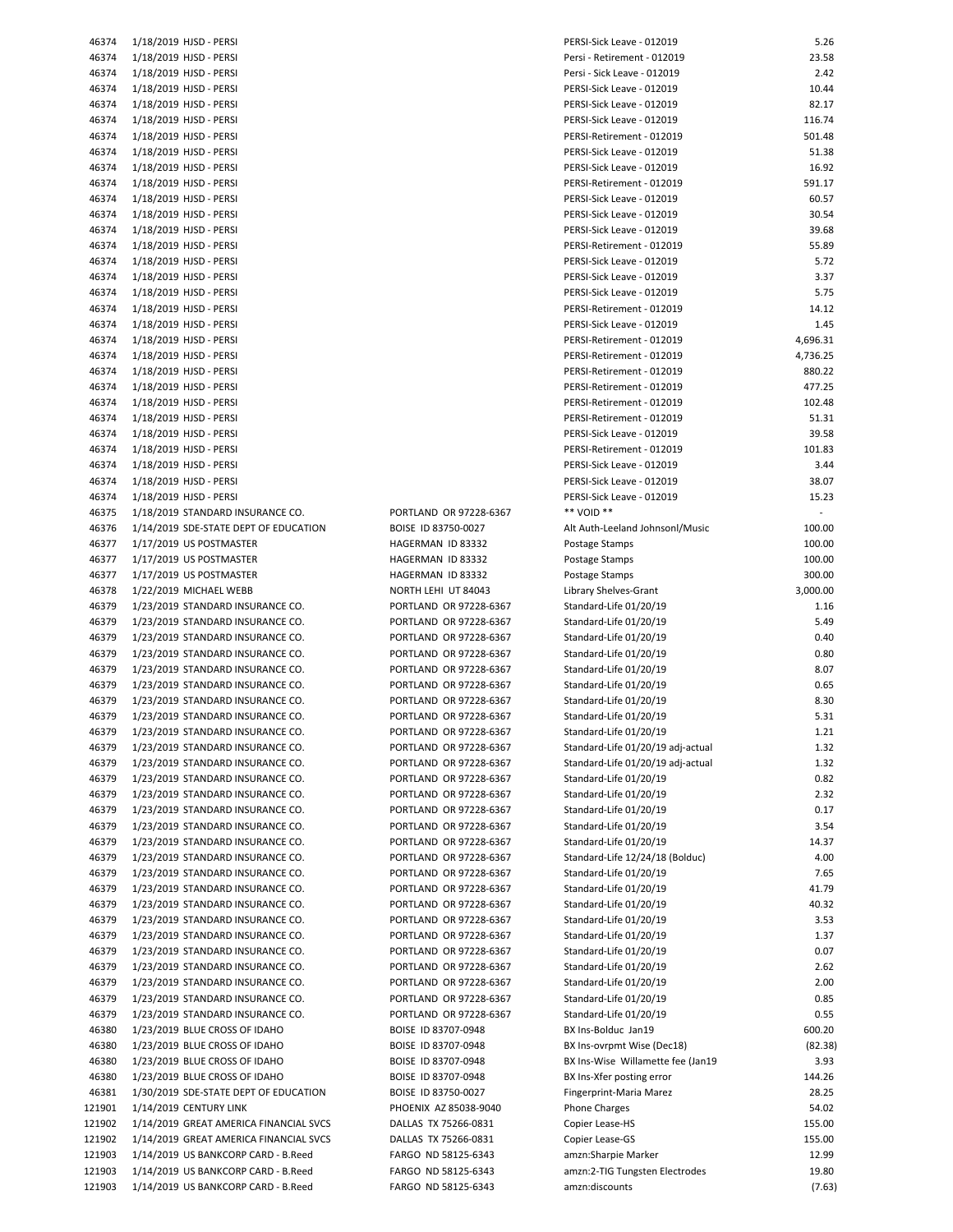| 121903    |      | 1/14/2019 US BANKCORP CARD - B.Reed      |          | FARGO ND 58125-6343  | amzn:Supplies/Cheer ERROR          | 34.32    |     |       |
|-----------|------|------------------------------------------|----------|----------------------|------------------------------------|----------|-----|-------|
| 121903    |      | 1/14/2019 US BANKCORP CARD - B.Reed      |          | FARGO ND 58125-6343  | Reclass to Bd/Tchr Supply          | (275.00) |     |       |
| 121903    |      | 1/14/2019 US BANKCORP CARD - B.Reed      |          | FARGO ND 58125-6343  | amzn:40-TI Sci Calculators         | 347.60   |     |       |
| 121903    |      | 1/14/2019 US BANKCORP CARD - B.Reed      |          | FARGO ND 58125-6343  | amzn:1-IPhone Cables               | 14.99    |     |       |
|           |      |                                          |          |                      |                                    |          |     |       |
| 121903    |      | 1/14/2019 US BANKCORP CARD - B.Reed      |          | FARGO ND 58125-6343  | amzn:1-Makita Torsion Bit Holder   | 4.49     |     |       |
| 121903    |      | 1/14/2019 US BANKCORP CARD - B.Reed      |          | FARGO ND 58125-6343  | amzn:1-Makita Cordless 3pc kit     | 149.00   |     |       |
| 121903    |      | 1/14/2019 US BANKCORP CARD - B.Reed      |          | FARGO ND 58125-6343  | amzn:4-Floor Scrub Brush w/hndl    | 87.96    |     |       |
| 121903    |      | 1/14/2019 US BANKCORP CARD - B.Reed      |          | FARGO ND 58125-6343  | amzn:1-Drillbrush 4pc Nylon Brush  | 20.95    |     |       |
| 121903    |      | 1/14/2019 US BANKCORP CARD - B.Reed      |          | FARGO ND 58125-6343  | amzn:2-Grinding Wheels             | 26.98    |     |       |
| 121903    |      | 1/14/2019 US BANKCORP CARD - B.Reed      |          | FARGO ND 58125-6343  | amzn:L.Silver-clasrm sup           | 123.76   |     |       |
|           |      |                                          |          |                      |                                    |          |     |       |
| 121903    |      | 1/14/2019 US BANKCORP CARD - B.Reed      |          | FARGO ND 58125-6343  | TEasterday AVID Flight BOI-PHX &   | 233.46   |     |       |
| 121903    |      | 1/14/2019 US BANKCORP CARD - B.Reed      |          | FARGO ND 58125-6343  | amzn:1-Impactx Driver Bit Set      | 23.99    |     |       |
| 121903    |      | 1/14/2019 US BANKCORP CARD - B.Reed      |          | FARGO ND 58125-6343  | amzn:1-Gorchen Pruner Tool Kit     | 17.99    |     |       |
| 121903    |      | 1/14/2019 US BANKCORP CARD - B.Reed      |          | FARGO ND 58125-6343  | amzn:2-60W 10-port USB Wall Chrgr  | 59.98    |     |       |
| 121903    |      | 1/14/2019 US BANKCORP CARD - B.Reed      |          | FARGO ND 58125-6343  | walmt:L.Arriaga-clasrm sup         | 198.32   |     |       |
| 121903    |      |                                          |          |                      | amzn:1-Primefit Garage Inflator    | 31.54    |     |       |
|           |      | 1/14/2019 US BANKCORP CARD - B.Reed      |          | FARGO ND 58125-6343  |                                    |          |     |       |
| 121903    |      | 1/14/2019 US BANKCORP CARD - B.Reed      |          | FARGO ND 58125-6343  | amzn:8-Crucial 8gb                 | 479.92   |     |       |
| 121903    |      | 1/14/2019 US BANKCORP CARD - B.Reed      |          | FARGO ND 58125-6343  | amzn-7-Gigabyte GTX 1050           | 902.65   |     |       |
| 121903    |      | 1/14/2019 US BANKCORP CARD - B.Reed      |          | FARGO ND 58125-6343  | amzn:8-Samsung 860 EVO SSD         | 423.92   |     |       |
| 121903    |      | 1/14/2019 US BANKCORP CARD - B.Reed      |          | FARGO ND 58125-6343  | amzn:13-Crucial Memory 8GB Kit     | 779.87   |     |       |
| 121903    |      | 1/14/2019 US BANKCORP CARD - B.Reed      |          | FARGO ND 58125-6343  | amzn:5-Samsung SSD 250GB           | 269.95   |     |       |
|           |      |                                          |          |                      |                                    |          |     |       |
| 121903    |      | 1/14/2019 US BANKCORP CARD - B.Reed      |          | FARGO ND 58125-6343  | amzn:5-GTX 1050 Graphics Card      | 684.95   |     |       |
| 121903    |      | 1/14/2019 US BANKCORP CARD - B.Reed      |          | FARGO ND 58125-6343  | amzn:10-FB Helmet Lamps            | 116.60   |     |       |
| 121903    |      | 1/14/2019 US BANKCORP CARD - B.Reed      |          | FARGO ND 58125-6343  | amzn:7-Wall Maps-Shelly Regnier    | 589.99   |     |       |
| 121903    |      | 1/14/2019 US BANKCORP CARD - B.Reed      |          | FARGO ND 58125-6343  | amzn:1-Touch Scr Monitor-M.Cottam  | 218.96   |     |       |
| 121903    |      | 1/14/2019 US BANKCORP CARD - B.Reed      |          | FARGO ND 58125-6343  | amzn:Sharpie Marker                | 7.18     |     |       |
|           |      |                                          |          |                      |                                    |          |     |       |
| 121903    |      | 1/14/2019 US BANKCORP CARD - B.Reed      |          | FARGO ND 58125-6343  | amzn:Anker Quick Chrg-M.Cottam     | 35.99    |     |       |
| 121903    |      | 1/14/2019 US BANKCORP CARD - B.Reed      |          | FARGO ND 58125-6343  | amzn:4-Fiskars Steel Pruning Shear | 47.92    |     |       |
| 121903    |      | 1/14/2019 US BANKCORP CARD - B.Reed      |          | FARGO ND 58125-6343  | Xmas Gift Cert-staff amazon        | 1,020.00 |     |       |
| 121903    |      | 1/14/2019 US BANKCORP CARD - B.Reed      |          | FARGO ND 58125-6343  | amzn:Expo Mrkrs-J.Gibson           | 74.63    |     |       |
| 121903    |      | 1/14/2019 US BANKCORP CARD - B.Reed      |          | FARGO ND 58125-6343  | Xmas Gift Cert-staff/Chili's       | 180.00   |     |       |
| 121903    |      | 1/14/2019 US BANKCORP CARD - B.Reed      |          | FARGO ND 58125-6343  |                                    | 24.12    |     |       |
|           |      |                                          |          |                      | amzn:Lysol Disinfectant Spray      |          |     |       |
| 121903    |      | 1/14/2019 US BANKCORP CARD - B.Reed      |          | FARGO ND 58125-6343  | amzn:Tape Pen Refills              | 22.61    |     |       |
| 121903    |      | 1/14/2019 US BANKCORP CARD - B.Reed      |          | FARGO ND 58125-6343  | amzn:Assorted Bandages             | 21.46    |     |       |
| 121903    |      | 1/14/2019 US BANKCORP CARD - B.Reed      |          | FARGO ND 58125-6343  | amzn:Captain Wall Clock            | 45.00    |     |       |
| 121903    |      | 1/14/2019 US BANKCORP CARD - B.Reed      |          | FARGO ND 58125-6343  | Keh-2 cameras T.unzicker           | 280.00   |     |       |
| 121903    |      | 1/14/2019 US BANKCORP CARD - B.Reed      |          | FARGO ND 58125-6343  | amzn:Clasrm Sup-L.Priebe           | 178.47   |     |       |
|           |      |                                          |          |                      |                                    |          |     |       |
| 121903    |      | 1/14/2019 US BANKCORP CARD - B.Reed      |          | FARGO ND 58125-6343  | ozobot:3-Bit Ed Entry Kit-J.Gibson | 147.00   |     |       |
| 121903    |      | 1/14/2019 US BANKCORP CARD - B.Reed      |          | FARGO ND 58125-6343  | ozobot:2-ColorCode Mrkrs-J.Gibson  | 12.00    |     |       |
| 121903    |      | 1/14/2019 US BANKCORP CARD - B.Reed      |          | FARGO ND 58125-6343  | Hamption Inn-G/B Bsktball          | 936.00   |     |       |
| 121903    |      | 1/14/2019 US BANKCORP CARD - B.Reed      |          | FARGO ND 58125-6343  | Clsrm Sup-Nic Jayo                 | 273.80   |     |       |
| 121903    |      | 1/14/2019 US BANKCORP CARD - B.Reed      |          | FARGO ND 58125-6343  | amzn:Clsrm Sup-E.Douville          | 255.93   |     |       |
| 121903    |      | 1/14/2019 US BANKCORP CARD - B.Reed      |          | FARGO ND 58125-6343  | walmt:1-Sceptre 55" TV Bldg Adm    | 249.98   |     |       |
|           |      |                                          |          |                      |                                    |          |     |       |
| 121903    |      | 1/14/2019 US BANKCORP CARD - B.Reed      |          | FARGO ND 58125-6343  | walmt:1-Sceptre 55" TV Bldg Adm    | 249.98   |     |       |
| 121903    |      | 1/14/2019 US BANKCORP CARD - B.Reed      |          | FARGO ND 58125-6343  | Clasrm Sup-Dan Knapp               | 275.00   |     |       |
| 121903    |      | 1/14/2019 US BANKCORP CARD - B.Reed      |          | FARGO ND 58125-6343  | amzn:Scotch Tape                   | 26.79    |     |       |
| 121903    |      | 1/14/2019 US BANKCORP CARD - B.Reed      |          | FARGO ND 58125-6343  | amzn:5-various Colored Paper       | 39.00    |     |       |
| 121903    |      | 1/14/2019 US BANKCORP CARD - B.Reed      |          | FARGO ND 58125-6343  | amzn:M.Christian-clasrm sup        | 243.23   |     |       |
| 121903    |      | 1/14/2019 US BANKCORP CARD - B.Reed      |          | FARGO ND 58125-6343  | amzn: Expo Dry Erase Markers       | 20.59    |     |       |
|           |      |                                          |          |                      |                                    |          |     |       |
| 121903    |      | 1/14/2019 US BANKCORP CARD - B.Reed      |          | FARGO ND 58125-6343  | amzn:3-Workpro 160pc Mechanic kit  | 149.97   |     |       |
| 121903    |      | 1/14/2019 US BANKCORP CARD - B.Reed      |          | FARGO ND 58125-6343  | Xmas Gift Cert-staff/OliveGrdn     | 600.00   |     |       |
| 121903    |      | 1/14/2019 US BANKCORP CARD - B.Reed      |          | FARGO ND 58125-6343  | amzn: Expo Dry Erase Markers       | 25.98    |     |       |
| 121903    |      | 1/14/2019 US BANKCORP CARD - B.Reed      |          | FARGO ND 58125-6343  | amzn:Colored Paper                 | 9.33     |     |       |
| 121903    |      | 1/14/2019 US BANKCORP CARD - B.Reed      |          | FARGO ND 58125-6343  | Xmas Gift Cert-Ainsworth BullzEye  | 30.00    |     |       |
| 121903    |      | 1/14/2019 US BANKCORP CARD - B.Reed      |          |                      |                                    | 9.27     |     |       |
|           |      |                                          |          | FARGO ND 58125-6343  | amzn: GS Library Books             |          |     |       |
| 121903    |      | 1/14/2019 US BANKCORP CARD - B.Reed      |          | FARGO ND 58125-6343  | amzn:1-SATA Cable 12pk             | 8.69     |     |       |
| 121904    |      | 1/14/2019 US BANKCORP CARD - J.WADSWORTH |          |                      | 4-Football Helmet Lamps            | 1,524.42 |     |       |
| 121905    |      | 1/14/2019 US BANKCORP CARD - S.TAYLOR    |          |                      | Costco-Food/Concessions            | 264.22   |     |       |
| 121906    |      | 1/14/2019 VERIZON WIRELESS               |          | DALLAS TX 75266-0108 | Cell Phone-Smith                   | 53.18    |     |       |
| 121906    |      | 1/14/2019 VERIZON WIRELESS               |          | DALLAS TX 75266-0108 | Cell Phone-Wadworth                | 56.49    |     |       |
| 121906    |      | 1/14/2019 VERIZON WIRELESS               |          | DALLAS TX 75266-0108 | Cell Phone-Knapp                   | 53.18    |     |       |
|           |      |                                          |          |                      |                                    |          |     |       |
| 121906    |      | 1/14/2019 VERIZON WIRELESS               |          | DALLAS TX 75266-0108 | Cell Phone-Cottom                  | 53.18    |     |       |
| 121906    |      | 1/14/2019 VERIZON WIRELESS               |          | DALLAS TX 75266-0108 | Cell Phone-Jackson                 | 26.63    |     |       |
| 121906    |      | 1/14/2019 VERIZON WIRELESS               |          | DALLAS TX 75266-0108 | Cell Phone-Kress                   | 53.28    |     |       |
|           |      |                                          |          |                      |                                    |          |     |       |
| Check#    | Date | Name                                     | GrossPay |                      | City                               | State    | Zip |       |
| drct-dpst |      | 1/18/2019 ADAMS LYNDI K                  |          |                      | 145.00 HAGERMAN                    | ID       |     | 83332 |
| drct-dpst |      | 1/18/2019 ARRIAGA LYNN                   |          |                      | 4,058.57 HAGERMAN                  | ID       |     | 83332 |
|           |      |                                          |          |                      |                                    |          |     |       |
| 46350     |      | 1/18/2019 BAKER CHRISTOPHER K            |          |                      | 369.00 HAGERMAN                    | ID       |     | 83332 |
| drct-dpst |      | 1/18/2019 BELKNAP CHRISTINA L            |          |                      | 906.25 HAGERMAN                    | ID       |     | 83332 |
| drct-dpst |      | 1/18/2019 CHAPMAN TERESA L               |          |                      | 3,275.50 HAGERMAN                  | ID       |     | 83332 |
| drct-dpst |      | 1/18/2019 CHRISTIAN MARIANNE G           |          |                      | 4,321.75 HAGERMAN                  | ID       |     | 83332 |
| drct-dpst |      | 1/18/2019 COATES LUANNE                  |          |                      | 1,773.75 HAGERMAN                  | ID       |     | 83332 |
| drct-dpst |      | 1/18/2019 CORBRIDGE ARLYNDA R            |          |                      | 858.81 HAGERMAN                    | ID       |     | 83332 |
|           |      |                                          |          |                      |                                    |          |     |       |